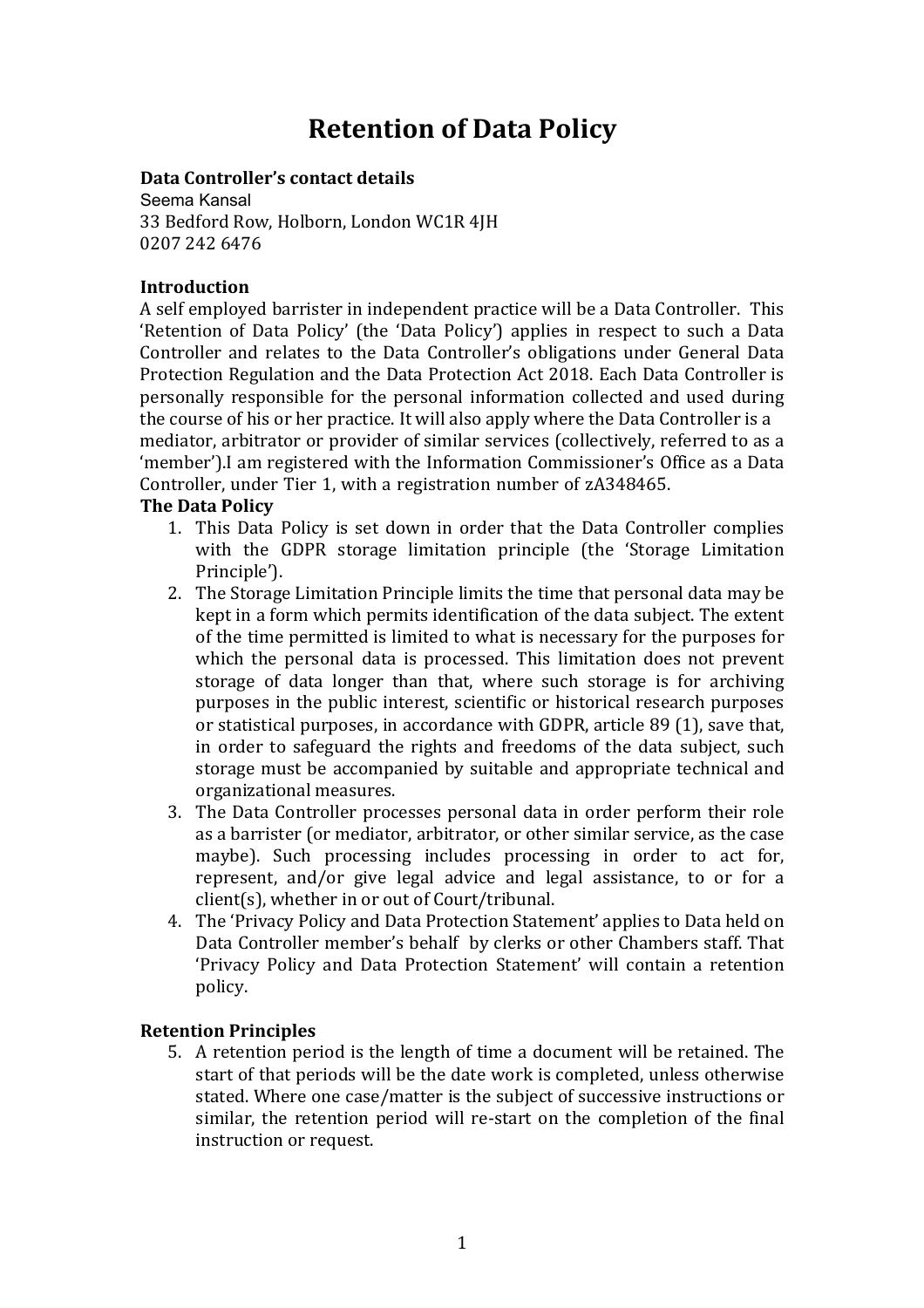- 6. An additional year is provided to the retention periods. This is to permit sufficient time for a member to conduct an audit and dispose/sanitize the document containing the Data.
- 7. The retention periods prescribed are the default lengths. Where, prior to a retention period expiring, or before the Data is disposed of/sanitized, an event, occurrence, instruction, request or reference is received, on a cases by case basis the member Data Controller may extend the retention period as the Data Controller member discerns as necessary.
- 8. In order to permit conflict checks, a limited amount of Data may be retained indefinitely. This is likely to be limited to the parties' contact details, details of the case, and details of any company or business the parties were involved in.
- 9. After completion of a transaction and/or the end of the business relationship, anti-money laundering check Data will be retained for 7 years.
- 10. Documents will be disposed of:
	- a. Original documents will be returned to the appropriate person;
	- b. Hard copies will be scanned to pdf and hard copies destroyed securely;
	- c. All electronic copies (excluding emails) will be deleted using suitable software:
	- d. All emails will be deleted.
- 11. The retention period set down is necessary for proper retention of records of the case and matter and to enable to the Data Controller member to exercise or defend his rights in connection with any potential complaint, claim or regulatory investigation arising out of their practices.

# **Original Documents**

12. Original documents will be returned to the appropriate person. Copies may be taken prior to the original document being returned and original documents will be retained for this short period while copies are taken.

# **Hard Copies of Documents**

13. The retention period for hard copies of documents will be for 2 years. The basis for length of retention is that such documents need to be retained in paper form, should further instructions be received or another party appeals any relevant decision.

# **Electronic Copies of Documents**

14. The retention period for electronic copies of documents will be for 16 years. The basis for length of retention is that such documents need to be retained in light the foreseeable limitation period on claims in respect to work undertaken on the case or matter.

# **Emails**

15. The retention period for emails will be for 16 years. The basis for length of retention is that such documents need to be retained in light the foreseeable limitation period on claims in respect to work undertaken on the case or matter.